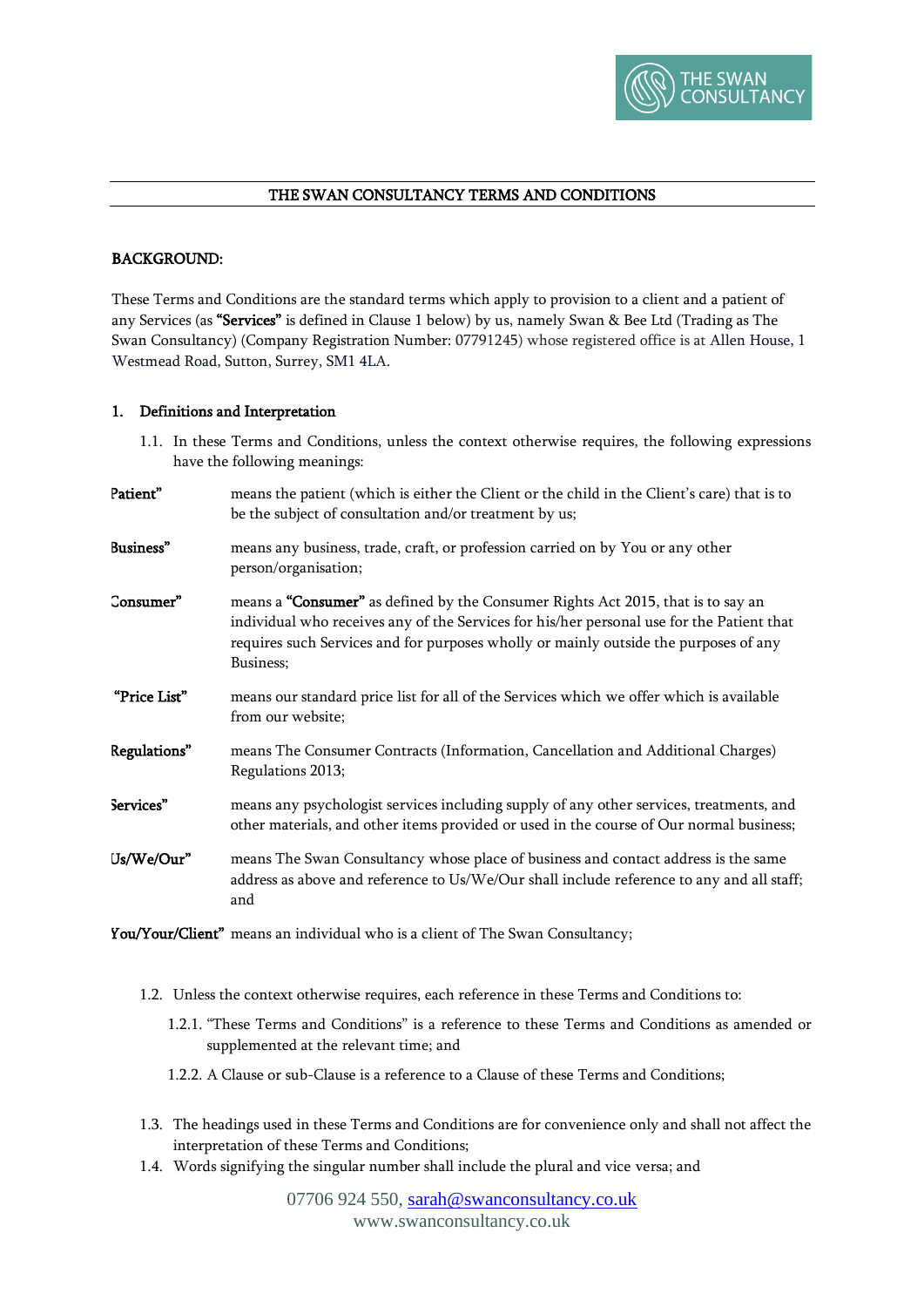

1.5. References to any gender shall include other genders

# 2. Consultations and Appointments

- 2.1. Consultations and treatments shall be by appointment only;
- 2.2. If You know You are going to be late for an appointment, You should contact Us to tell Us. If You arrive later than 20 minutes after an appointment time, We will try to provide the Services You have booked but if We decide that We cannot, the appointment will be treated as cancelled without notice by You and, if We then decide to make a charge for that appointment cancelled without notice, sub-Clause 2.5 below will apply;
- 2.3. You may cancel an appointment without charge if You give Us at least 48 hours prior notice of the cancellation and if You do so We will refund to You any sum (including, but not limited to any deposit) You paid in advance;
- 2.4. If You do not give Us at least 48 hours prior notice of cancellation of an appointment, We will be entitled to charge You for any net financial loss that We suffer due to Your cancellation, which will be the full session fee. We will be entitled to deduct that charge from any sum (including, but not limited to any deposit) You paid in advance, and We shall refund the balance to You;
- 2.5. If, due to exceptional circumstances, including, but not limited to, sudden bereavement, serious accident, You cancel an appointment without giving Us at least 48 hours prior notice, We will consider the circumstances and in our discretion decide whether to waive any charge for late cancellation that We are entitled to make under sub-Clauses 2.3 and 2.5;
- 2.6. We may cancel an appointment booked by You at any time before the time and date of that appointment in the following circumstances:
	- 2.6.1. The required personnel and/or required materials necessary for the provision of the Services are not available; or
	- 2.6.2. An event outside of Our reasonable control occurs.
- 2.7. If We cancel an appointment in such circumstances We will refund to You in full any deposit or other advance payment that You have made to Us for that appointment;
- 2.8. We will use all reasonable endeavours to start the Services at the appointment time which You have booked but the start may be delayed by overrun of a previous appointment or by other circumstances. If a delay to the start is at least 20 minutes, or at any time before or after You arrive for an appointment We notify You that there will be a delay of at least that time, You may cancel the appointment and We will refund to You in full any deposit or other advance payment that You have made to Us for that appointment; and
- 2.9. Where the contract We make with You is not made on Our premises, the Regulations give You the rights set out in this sub-Clause 2.11, and they will be in addition to the rights given to You by the above provisions of this Clause 2. You may for any reason cancel an appointment for any Services during the 14 day period after We accept the booking for those Services but if the appointment is on a date which is before the end of that period and if You have expressly requested Us to provide Services at that appointment and We do so, You may not cancel that appointment and You must pay for it in accordance with Clause 3. If You request that Your appointment be cancelled, You must confirm this in any way convenient to You. If You cancel as allowed by this Sub-clause 2.11, and You have already made any payment(s) to Us for the appointment, We will refund the payment(s) to You within 14 days of receiving Your cancellation.

# 3. Fees and Payment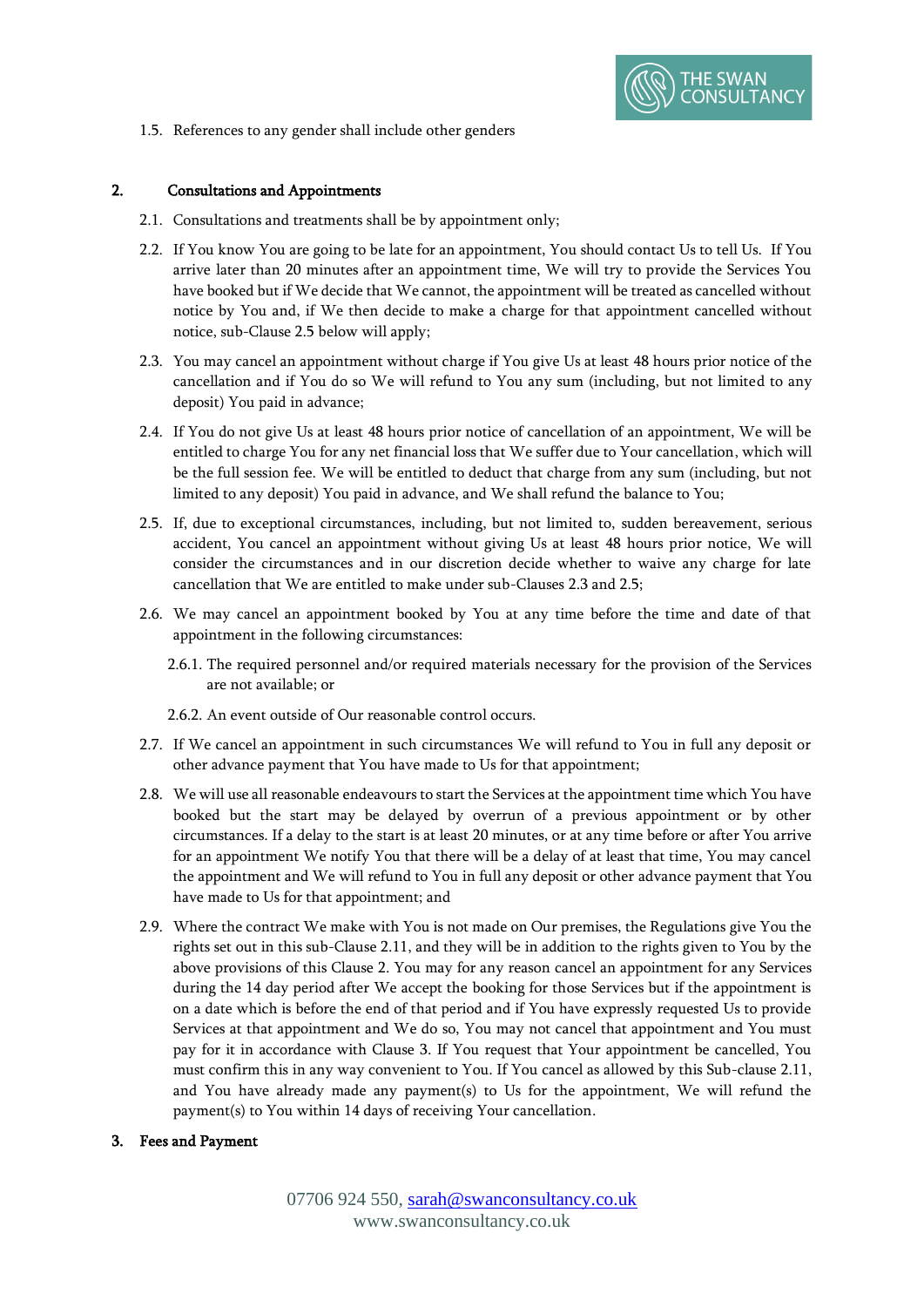

- 3.1. You must pay for all Services in accordance with Our Price List in advance of receipt of those Services;
- 3.2. We shall invoice You for all sums due prior to the consultation.
- 3.3. Payment should generally be made immediately subject to other terms agreed between You and Us from time to time;
- 3.4. You may pay Us for Services (and for any deposit or other advance payment on account of that payment) using BACS transfer.
- 3.5. In cases where treatment is being covered by a health insurance policy, it shall be Your responsibility to pay all sums due to Us should your insurance provider not pay Our invoice in full.
- 3.6. All prices of Services shown in the Price List are inclusive of VAT. All fees due shall be invoiced including VAT; and
- 3.7. We may alter Our prices without prior notice but if the price of any Services increases between the time when You book an appointment and the date of the appointment, the price increase will not apply to Your appointment for those Services on that date.

## 4. Treatment

- 4.1. You confirm that, in connection with any appointment or receipt of any Services from Us or Your request for the same, You are and will be a "Consumer" as defined in Clause 1 above;
- 4.2. We will provide all treatment in accordance with all relevant laws, rules and regulations;
- 4.3. We will not undertake any procedure that is in conflict with any law in force, any voluntary or mandatory code of practice, or any similar rules, regulations or codes; and

## 5. Patient Health Insurance

- 5.1. We are not a party to any contract between You and an insurance provider.
- 5.2. Please note that some insurance companies will not pay for any missed/cancelled appointments, and in such circumstances, you will be fully liable to pay the full costs to us for the missed treatment (in accordance with Clause 2 above). You should check your health insurance policy to ensure you know when they will and will not cover your costs.

#### 6. Limitation of Liability

- 6.1. We will be responsible for any foreseeable loss or damage that You may suffer as a result of Our breach of these Terms and Conditions or as a result of Our negligence. Loss or damage is foreseeable if it is an obvious consequence of Our breach or negligence or if it is contemplated by You and Us when Our contract with You is created. We will not be responsible for any loss or damage that is not foreseeable;
- 6.2. We provide or sell all Services only for Your personal and private use/purposes. We make no warranty or representation that products, or other goods or materials that We provide or sell are fit for commercial, business, industrial, trade, craft or professional purposes of any kind (including resale). We will not be liable to You for any loss of profit, loss of business, interruption to business or for any loss of business opportunity;
- 6.3. Nothing in these Terms and Conditions is intended to or will exclude or limit Our liability for death or personal injury caused by Our negligence (including that of Our employees, agents or subcontractors); or for fraud or fraudulent misrepresentation; and
- 6.4. Furthermore, if you are a "consumer" as defined by the Consumer Rights Act 2015, or a consumer for the purposes of any other consumer protection legislation, nothing in these Terms and Conditions is intended to or will exclude, limit, prejudice, or otherwise affect any of Our duties or obligations to You, or Your rights or remedies, or Our liability to You, under:

07706 924 550, [sarah@swanconsultancy.co.uk](mailto:sarah@swanconsultancy.co.uk)

www.swanconsultancy.co.uk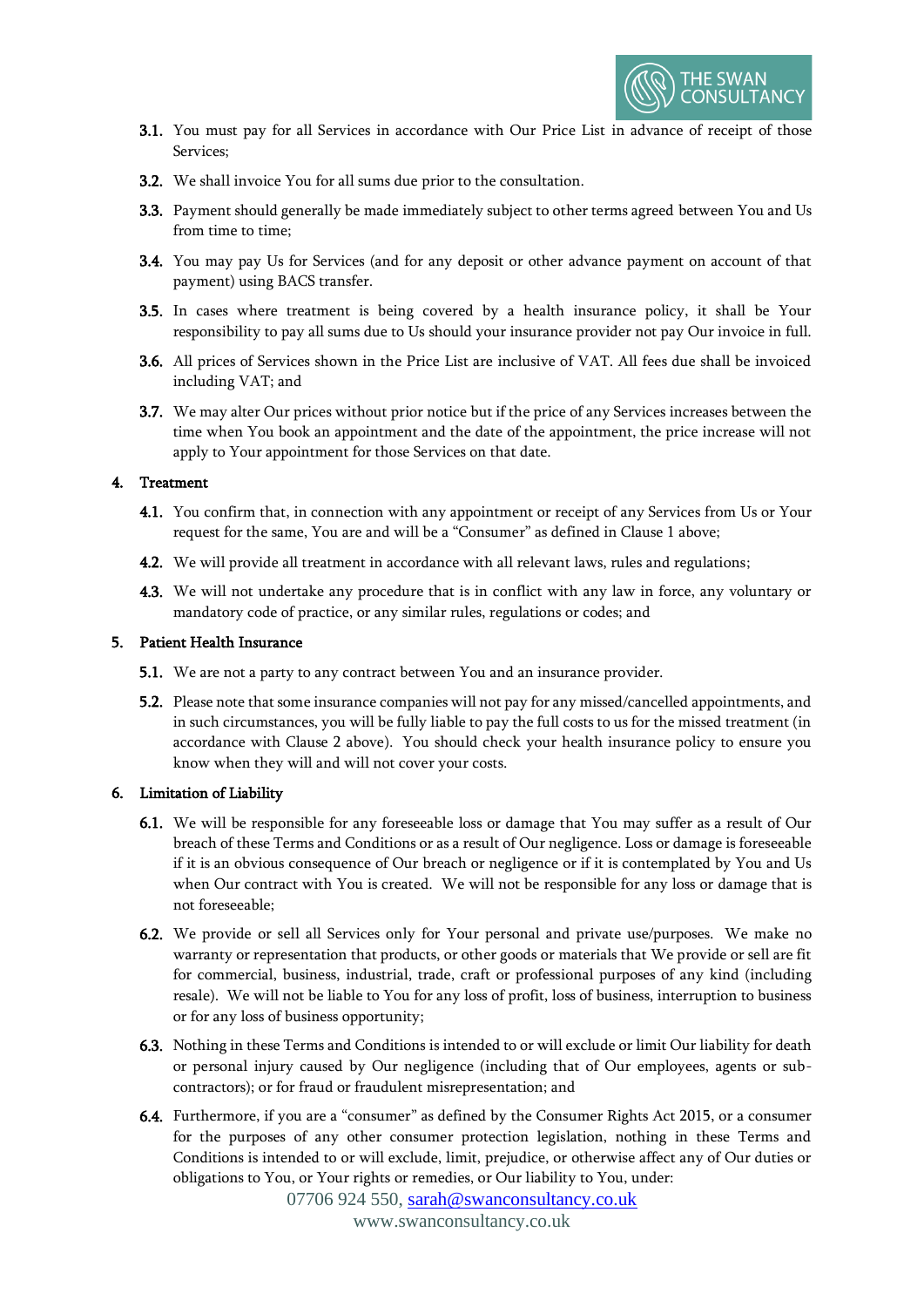

6.4.1. the Consumer Rights Act 2015;

6.4.2. the Regulations;

6.4.3. the Consumer Protection Act 1987;

6.4.4. any other consumer protection legislation; or as that legislation is amended from time to time.

For more details of Your legal rights, please refer to Your local Citizens' Advice Bureau or Trading Standard Office.

# 7. How We Use Your/the Patient's Personal Information (Data Protection)

We will only use Your personal information as set out in Our Privacy Policy on our website and in accordance with the Privacy Notice set out on the forms used to collect health data about you and/or the Patient.

# 8. Confidentiality

- 8.1. The information discussed in our consultations and appointments with you are of a confidential nature. We provide a safe place in which you can share your feelings and thoughts with us.
- 8.2. We will ensure that any confidential information you and/or the Patient disclose to us shall not be disclosed to any person except as permitted in Clause 8.3.
- 8.3. We may disclose confidential information relating to you and/or the Patient: (i) to our employees or advisers who need to know such information for the purposes of carrying out our services to you; (ii) as may be required by law, a court of competent jurisdiction or any governmental or regulatory authority; and (iii) if we believe that you are at risk of harming yourself or others; (iv) if we believe that a child or vulnerable adult may be at risk, in which case we are entitled to report this to the relevant organisation.
- 8.4. We shall not use your confidential information for any purpose other than to perform our obligations under these Terms and Conditions.
- 8.5. We shall ensure that any person to whom we disclose your confidential information to in clause 8.3 complies with this Clause 8.

# 9. Regulations

We are required by the Regulations to ensure that certain information is given or made available to You as a Consumer before We make Our contract with You (i.e. before We accept Your request to make a booking) except where that information is already apparent from the context of the transaction. We have included the information itself either in these Terms and Conditions for You to see now, or We will make it available to You before We accept Your request to make a booking. All of that information will, as required by the Regulations, be part of the terms of Our contract with You as a Consumer.

# 10. Information

As required by the Regulations:

10.1. All of the information described in Clause 9;

10.2. Any other information which We give to You about any Services or Us which You take into account when deciding to make a booking or when making any other decision about the Services; will be part of the terms of Our contract with You as a Consumer.

# 11. Complaints and Standards

We always welcome feedback from our clients and, whilst We shall use all reasonable endeavours to provide a high standard of service, care and treatment to all Clients and Patients, We nevertheless want to hear from You if You have any cause for complaint. If You have any complaint about Our Services or any other complaint about The Swan Consultancy, please raise the matter with Dr Sarah Swan, Managing Partner who can be contacted at [sarah@swanconsultancy.co.uk](mailto:sarah@swanconsultancy.co.uk)

> 07706 924 550, [sarah@swanconsultancy.co.uk](mailto:sarah@swanconsultancy.co.uk) www.swanconsultancy.co.uk